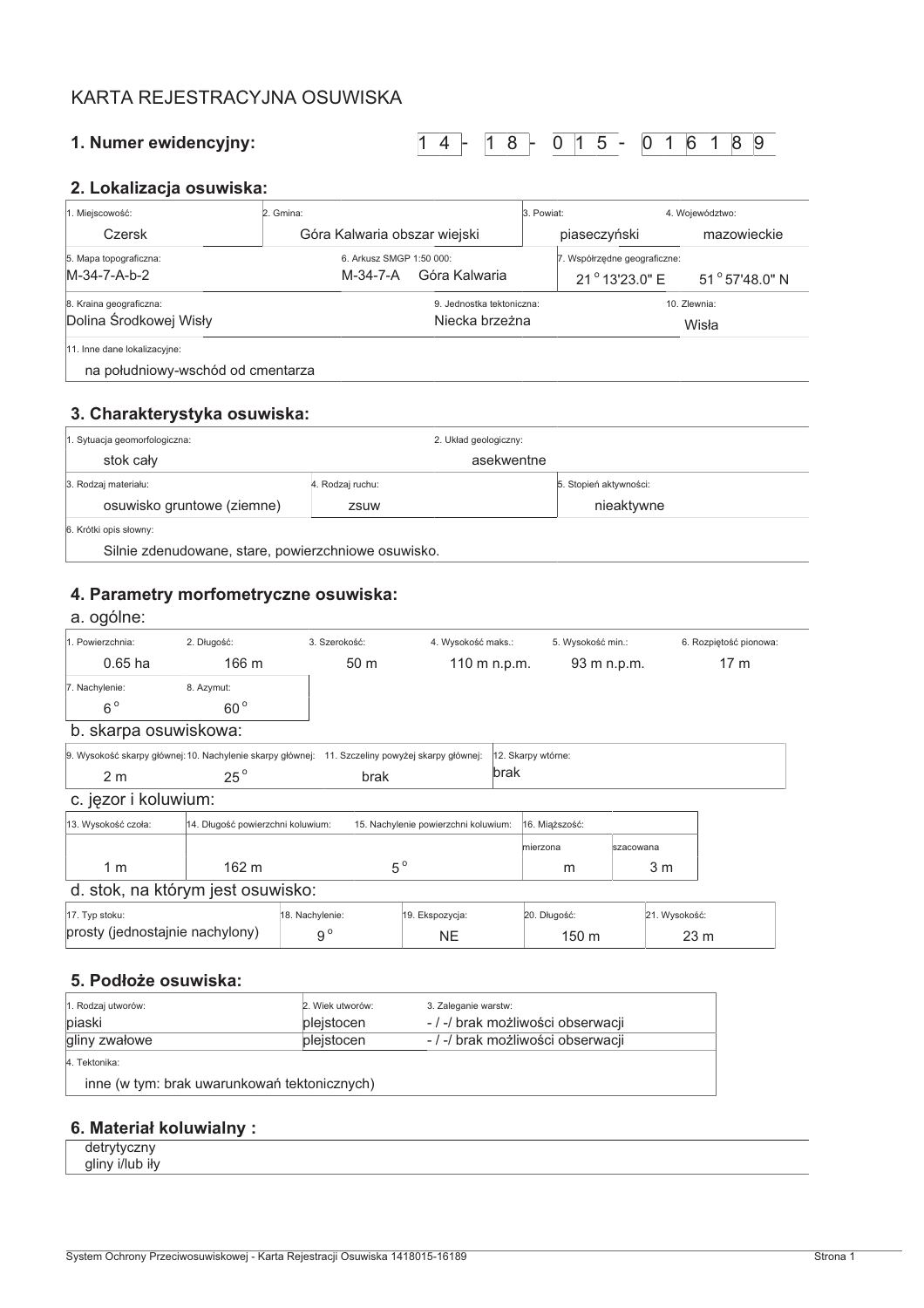# 7. Przejawy wód powierzchniowych i gruntowych w obrębie:

| 1. Koluwium:               | 2. Skarpy głównej i stoku powyżej skarpy: |
|----------------------------|-------------------------------------------|
| 3. Stoku poniżej osuwiska: | 4. Stoku po bokach osuwiska:              |
| cieki powierzchniowe       | podmokłości                               |
|                            | wysięki                                   |

## 8. Wiek i geneza osuwiska:

| . Data powstania:            |                      |                                                                                                              |
|------------------------------|----------------------|--------------------------------------------------------------------------------------------------------------|
|                              | plejstocen - holocen |                                                                                                              |
| 2. Rozwój osuwiska w czasie: |                      | 3. Przyczyna ruchu osuwiskowego:<br>naturalna - infiltracja wód opadowych, naturalna<br>- podcięcie erozyjne |
|                              |                      | naturalna - infiltracja wód opadowych, naturalna<br>- podcięcie erozyjne                                     |

## 9. Użytkowanie terenu w obrębie osuwiska:

## a. pokrycie stoku:

| $1.$ Lasy:      | . Zarośla krzewiaste: | 3. Łaki i pastwiska: | 4. Grunty orne: | 5. Sady: | . Nieużvtki: |
|-----------------|-----------------------|----------------------|-----------------|----------|--------------|
| nie             | nie                   | nie                  | nie             | tak      | nie          |
| zabudowa:<br>h. |                       |                      |                 |          |              |

| 7. Mieszkalna:                  | 8. Gospodarcza:: | 9. Przemysłowa/usługowa: | 10. Użyteczności publicznej: |
|---------------------------------|------------------|--------------------------|------------------------------|
|                                 |                  |                          |                              |
| 11. Zabytkowa/sakralna          | 12. Inna         |                          |                              |
|                                 | brak             |                          |                              |
| e infractruktura komunikaovina: |                  |                          |                              |

#### c. infrastruktura komunikacyjna:

| A<br>1 |
|--------|
|        |

14. Linie kolejowe: nie

## d. linie przesyłowe:

brak

13. Drogi:

| -                       |                         |                |                  |
|-------------------------|-------------------------|----------------|------------------|
| 15. Linie energetyczne: | 16. Linie telefoniczne: | 17. Wodociągi: | 18. Kanalizacja: |
| nie                     | nie                     | nie            | nie              |
| 19. Gazociagi:          | 20. Inne:               |                |                  |
| nie                     | nie                     |                |                  |

## 10. Powstałe szkody i zagrożenia:

| 1. Uprawy:                                                     | 6. Uprawy:                             |
|----------------------------------------------------------------|----------------------------------------|
| nie stwierdzono                                                | nie występują                          |
| 2. Zabudowa:                                                   | 7. Zabudowa:                           |
| nie stwierdzono                                                | nie występują                          |
| 3. Infrastruktura komunikacyjna:                               | 8. Infrastruktura komunikacyjna:       |
| nie stwierdzono                                                | zagrożona droga Czersk - Góra Kalwaria |
| 4. Linie przesyłowe:                                           | 9. Linie przesyłowe:                   |
| nie stwierdzono                                                | nie występują                          |
| 5. Inne:                                                       | 10. Inne:                              |
| nie stwierdzono                                                | nie występują                          |
| 11. Ocena możliwości wystąpienia dalszych ruchów osuwiskowych: |                                        |
| Brak możliwości dalszego rozwoju.                              |                                        |

# 11. Rodzaje i zakres wykonanych prac zabezpieczających:

System Ochrony Przeciwosuwiskowej - Karta Rejestracji Osuwiska 1418015-16189